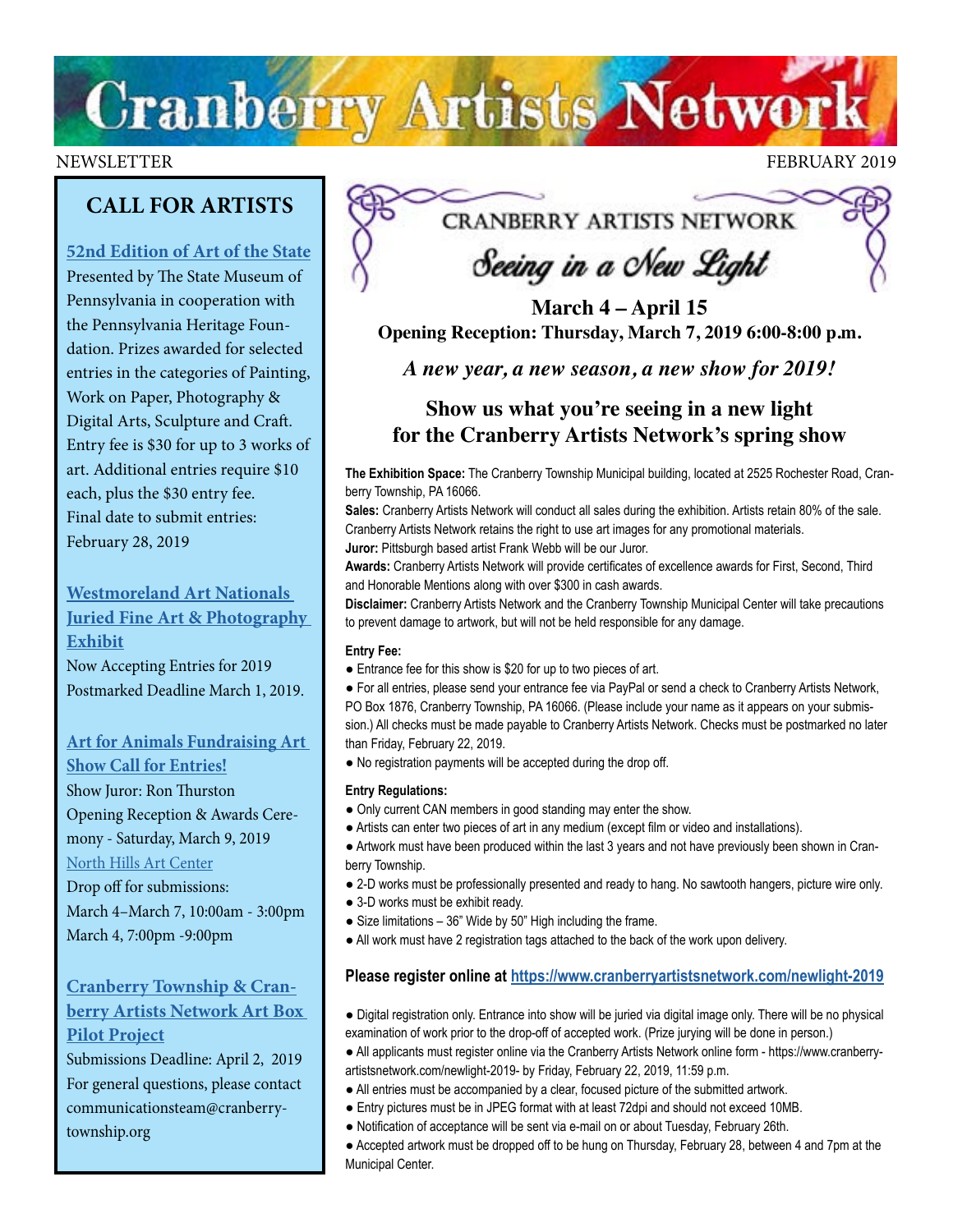## **CRANBERRY ARTISTS NETWORK 2019 CALENDAR OF EVENTS**

| Feb 5                                  | First Tuesday figure drawing   |  |
|----------------------------------------|--------------------------------|--|
| Feb 28                                 | Spring show                    |  |
|                                        | artwork drop off 4-7pm         |  |
| Mar 4                                  | "Seeing in a New Light"        |  |
|                                        | Spring show starts             |  |
| Mar 5                                  | First Tuesday figure drawing   |  |
| Mar 7                                  | "Seeing in a New Light         |  |
|                                        | Spring show                    |  |
|                                        | <b>Opening Reception 6-8pm</b> |  |
| Mar 18                                 | New Member screening           |  |
|                                        | $5-8$ pm                       |  |
| Apr 2                                  | First Tuesday figure drawing   |  |
| Apr 15                                 | Spring show ends               |  |
|                                        | Artwork pick up 4-7pm          |  |
| May                                    | Plein Air Painting starts      |  |
| May 2                                  | General Membership             |  |
|                                        | Meeting, 6-8pm                 |  |
| May 7                                  | First Tuesday figure drawing   |  |
| June                                   | Plein Air Painting             |  |
| Jul                                    | Plein Air Painting             |  |
| Jul 8                                  | <b>Martinis with Monet</b>     |  |
|                                        | Artwork drop off 4-7pm         |  |
| Jul 10                                 | Martinis with Monet            |  |
|                                        | <b>Opening Reception 6-9pm</b> |  |
| <b>Community Days</b><br>Jul 11, 12,13 |                                |  |
| Aug                                    | Plein Air Painting             |  |
| Aug 19                                 | Martinis with Monet show       |  |
|                                        | ends and art pick up 4-7pm     |  |
| Sept                                   | Plein Air Painting             |  |
| Sept 3                                 | First Tuesday figure drawing   |  |
| Oct <sub>1</sub>                       | First Tuesday figure drawing   |  |
| Oct 21                                 | New Member Screening           |  |
|                                        | $5-8$ pm                       |  |
| Nov 8                                  | Holiday show art drop off      |  |
|                                        | $4-7$ pm                       |  |
| Nov 11                                 | <b>Holiday Show starts</b>     |  |
| Nov 12                                 | First Tuesday figure drawing   |  |
|                                        | on second Tuesday due to       |  |
|                                        | <b>Election Day</b>            |  |
| Nov <sub>15</sub>                      | <b>Holiday Show</b>            |  |
|                                        | <b>Opening Reception 6-8pm</b> |  |
| Dec <sub>5</sub>                       | General Membership             |  |
|                                        | Meeting 6:30-9pm               |  |
| Dec 20                                 | Holiday show ends,             |  |

artwork pick up 4-7pm

# **Cranberry Artists Network**

## **FEBRUARY FEATURED ARTIST [GADI LESHEM](https://www.instagram.com/gadi.leshem/)**



Gadi is a self-taught sculptor, whose main interest is classical figurative sculpting, mostly portraiture. Originally from Israel, Gadi moved to Pittsburgh ten years ago for a job opportunity as a computer engineer. Gadi has always loved sculpting, and recently, he has been studying sculpture seriously with books, videos, and online resources.

He often sculpts with water-based clay using photos as reference material, and he also enjoys sculpting from life.

Gadi is a member of the Pittsburgh Society of Sculptors and the Cranberry Artists Network.

<https://www.instagram.com/gadi.leshem/> gadile@gmail.com









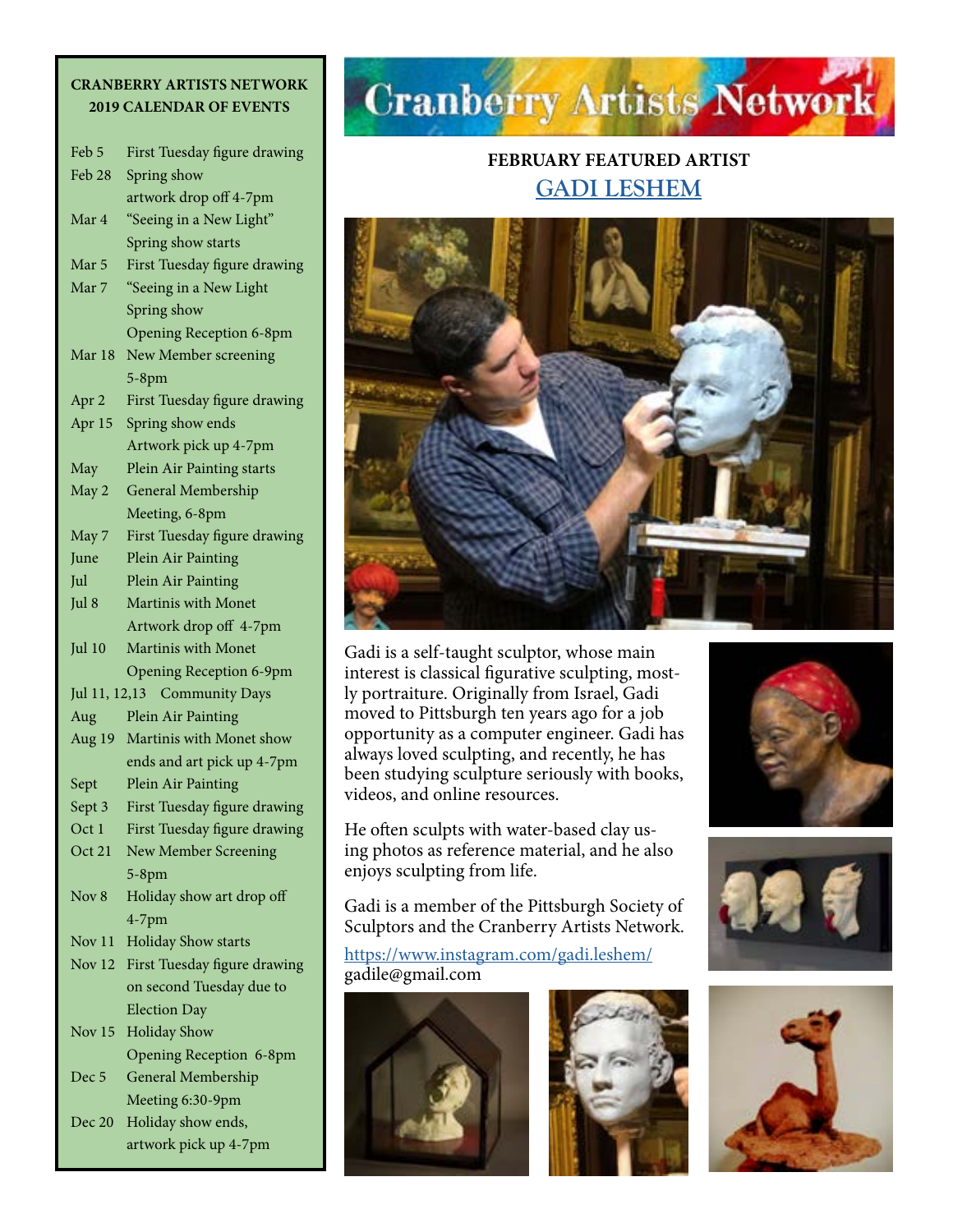

## **MEMBER NEWS**

**Open Studio Model Sessions will resume in February 2019.** Join us the First Tuesday of each month and enjoy a relaxing evening with artists, 6 - 8 p.m. at the Cranberry Municipal Building. Each person needs to bring \$10 and whatever art materials (including easels). We supply the snacks, model, music, lighting. We welcome members and non-members. Models will be clothed. No drawing in January because of New Year's Day.

**Plein Air** artists are busy painting each week on Thursday Mornings 9 - 12 or so. If you are interested in Plein air Painting with us email kbischak@comcast.net to be included in the notifications each week.

Sculpture by **[Gadi Leshem](https://www.instagram.com/gadi.leshem/)** and Pointillism by **Krishna Rathod** will be featured in the Back Hall Gallery Glass Case for February.





**[Debra](http://www.debratobinart.com) and [James Tobin](http://www.jamestobinart.com)** will have artwork on display in the [North Hills Art Cen](http://northhillsartcenter.com/)[ter](http://northhillsartcenter.com/) Winter Hues members show on Display Through March . Opening Reception & Awards Ceremony 7:00pm - 9:00pm Saturday, February 2, 2019.



**[Jaison Schafer](http://www.jaisonschafer.com)** will be teaching all ages (non credit) art classes at the Butler BC3 with (LifeLong Learning) again.

Acrylic Painting Studio 2/1-3/8, Every Friday 12:30 - 4 (6 Sessions) Advanced Painting Studio 3/15-5/10, Every Friday 12:30 - 4 (9 sessions) Photoshop for the Fine Art Artist 3/11-3/25, Every Monday 6 - 9 (3 Sessions)

Please plan to join **[Colleen Tittiger](http://colleentittiger.com)** on Sunday, March 3, 2019, from 1:30 p.m. to 3:30 p.m. for a reception at the Cranberry Municipal Bldg. 2525 Rochester Rd, Cranberry Twp, PA 16066 featuring Colleen's Art Show "Splash of Color". The show will be displayed from March 1, 2019 to March 31, 2019.

**[Gail Beem](https://gailbeem.com/)** will be teaching a class for the McMurray Art League--The Expressive Landscape In Pastels--on two consecutive Wednesdays: Wednesday, March 27 from 10 AM to 4 PM and Wednesday, April 3 from 10 AM to 4 PM. For more information, go to [mcmurrayartleague.com](http://mcmurrayartleague.com) and click on upcoming classes.

**Please send newsletter submissions to newsletter@cranarts.com**

**Cranberry Artists Network Back Hall Gallery and Glass Case Show Schedule** 

February 2019 **Back Hall Gallery: Dee Grieb Glass Case: [Gadi Leshem](https://www.instagram.com/gadi.leshem/) and Krishna Rathod.**

> March 2019 **[Colleen Tittiger](http://colleentittiger.com)**

April 2019 **Seneca Valley Art Show**

> May 2019 **Carmen Bianco**

June 2019 **Duane Cacali**

July/August 2019 **CAN 5th Anniversary Board Members Show**

> September 2019 **Gail Shubert**

October 2019 **Joan Stossel Pun**

November/December 2019 **Annual Holiday Show**

> January 2020 **New Members Show**

February 2020 **Thomas D'Andrea**

March 2020 **Alicia Stankay**

April 2020 **Monica Hietsch**

May 2020 **Krishna Rathod**

Please contact Vickie Schilling, exhibitions chair with any questions.